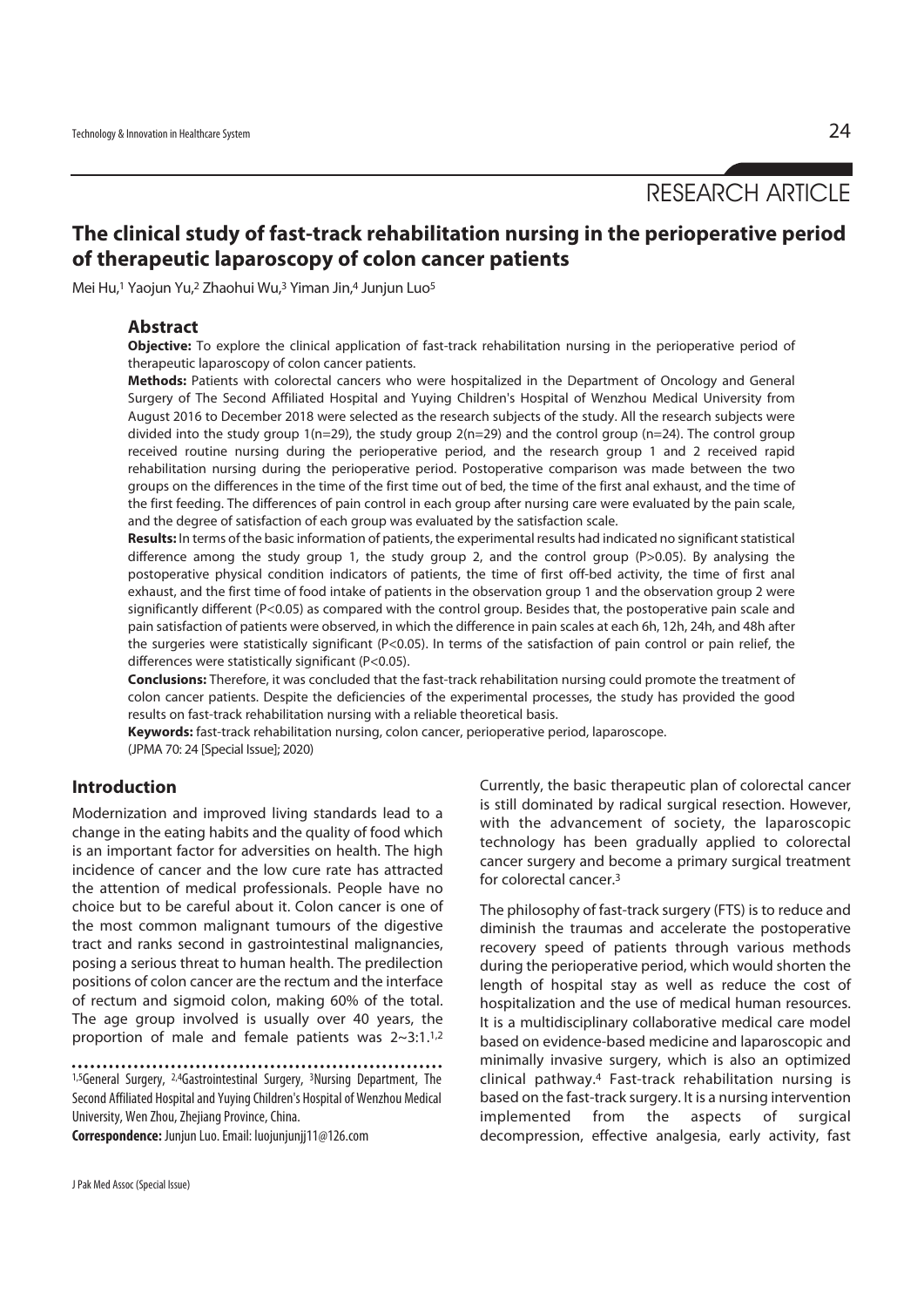recovery, and normal diet, with the goal of improving the quality of surgical care for patients.5 One of the core elements of the philosophy of fast-track surgery is that the stomach tube should not be indwelled or be removed as early as possible for patients to perform early selffeeding, which is inconsistent with the conventional concept.6 The common practice is to indwell the stomach tube before surgery. Once the gastrointestinal function of the patient is restored (autonomous anal exhaust), the stomach tube is removed.7 At present, the concept of such common practice is still the dominant view in most parts of China. Currently, FTS has been widely applied to colorectal cancer surgeries, yet, the application of fasttrack rehabilitation nursing and its pathways to colon cancer throughout the perioperative period is still in need of clear instructions.8,9

In summary, in terms of the detailed comprehension on the application of fast-track rehabilitation nursing and its pathways to colon cancer throughout the perioperative period. The influence of routine nursing and rapid rehabilitation nursing mode on postoperative recovery speed and recovery effect of patients with colon cancer during perioperative period of laparoscopic surgery. The objective of the paper is to explore the clinical application of fast-track rehabilitation nursing in the perioperative period of therapeutic laparoscopy of colon cancer patients.

# **Patients and Methods**

A total of 82 patients with colorectal cancers hospitalized in the Department of Oncology and General Surgery of The Second Affiliated Hospital and Yuying Children's Hospital of Wenzhou Medical University from August 2016 to December 2018 were selected as the research subjects. The sample size was calculated as follows. According to the pre-test results of 10 cases, the VAS differences of the control group, study group 1, and study group 2, 6h after intervention and 72h after intervention were -0.825, -0.712, 0.394 and 0.463, respectively. The smallest difference was -0.825. Based on the results of 2.014±0.784 in the literature, the overall standard deviation of 0.784 was selected. The estimation equation of the sample sizes of the two groups of measurement data was as follows.

$$
n_1 = n_2 = n_3 = 3[(z_\alpha + z_\beta)^2 \sigma^2 / \delta^2]
$$

In the equation,  $\alpha = 0.05$ ,  $\beta = 0.1$ ,  $z_{\alpha} = 1.6449$ ,  $z_{\beta} = 1.2816$ ,  $\sigma = 0.784$ , and  $\delta = 0.825$ . After calculation, n<sub>1</sub>, n<sub>2</sub>, and n<sub>3</sub> were 23. Due to the need to eliminate approximately 10% of estimated cases, 25 cases were sampled per group.

There were 50 males and 32 females aged between 27

S-25 Technology & Innovation in Healthcare System

and 79 years with an average age of 59.09±9.22 years. Their body mass index (BMI) ranged from 16.26 to 32.96, with an average value of 24.17±2.07. There were 23 cases of sigmoid colon cancer, 35 cases of left colon cancer (LCC) and 24 cases of right colon cancer (RCC).10 In accordance with the different methods of perioperative gastric tube treatment in colorectal cancer, the single blind random number table method was applied. The control group (long-term stomach tube indwelling) included 24 patients who were indwelled with stomach tubes before the surgeries and had the stomach tubes removed after postoperative anal exhaust. The study group 1 included 29 patients who were indwelled with stomach tubes before the surgeries and had the stomach tubes removed as soon as they recovered from anaesthesia (4-6h after the surgeries). The study group 2 were the 29 patients who had never been indwelled with stomach tubes throughout the pre-operative period. Informed consent was signed by all patients or their families and this study was approved by the Ethics Committee of The Second Affiliated Hospital and Yuying Children's Hospital of Wenzhou Medical University.11-14

The inclusion criteria were patients diagnosed through the electronic colonoscopy and pathological diagnosis, and were confirmed by postoperative pathology as colorectal cancer; no symptoms of intestinal obstruction before the surgery; the age ranged from 25 to 80 years, patients who accepted laparoscopic surgery, with concurrent radiotherapy and chemotherapy being feasible before the surgery; both patients and their families gave consent. The exclusion criteria: were patients with severe abdominal adhesions due to past surgeries; large intestine perforation; patients who accepted conversion laparotomy during the surgery and patients who accepted preventive ostomy surgeries due to the intraoperative mal-anastomosis; the length of tumour was greater than 10cm, and had infiltrated the adjacent organs including the uterus, bladder, ureter, small intestine, duodenum, pelvis, and abdominal wall muscles.

**Clinical trial during perioperative period:** The patients in the control group received routine surgical nursing during perioperative period, while patients in the study group 1 and 2 received rapid rehabilitation nursing during perioperative period. All patients in the 3 groups underwent the same regime of providing the medical history, nutritional status and target notification before admission. The study group was given 2 bottles of 500mL enteral nutrient suspension (TP-MCT, Kang Quan Gan) of 1kcal. The patients in the control group received conventional mechanical enema 1 day before surgery and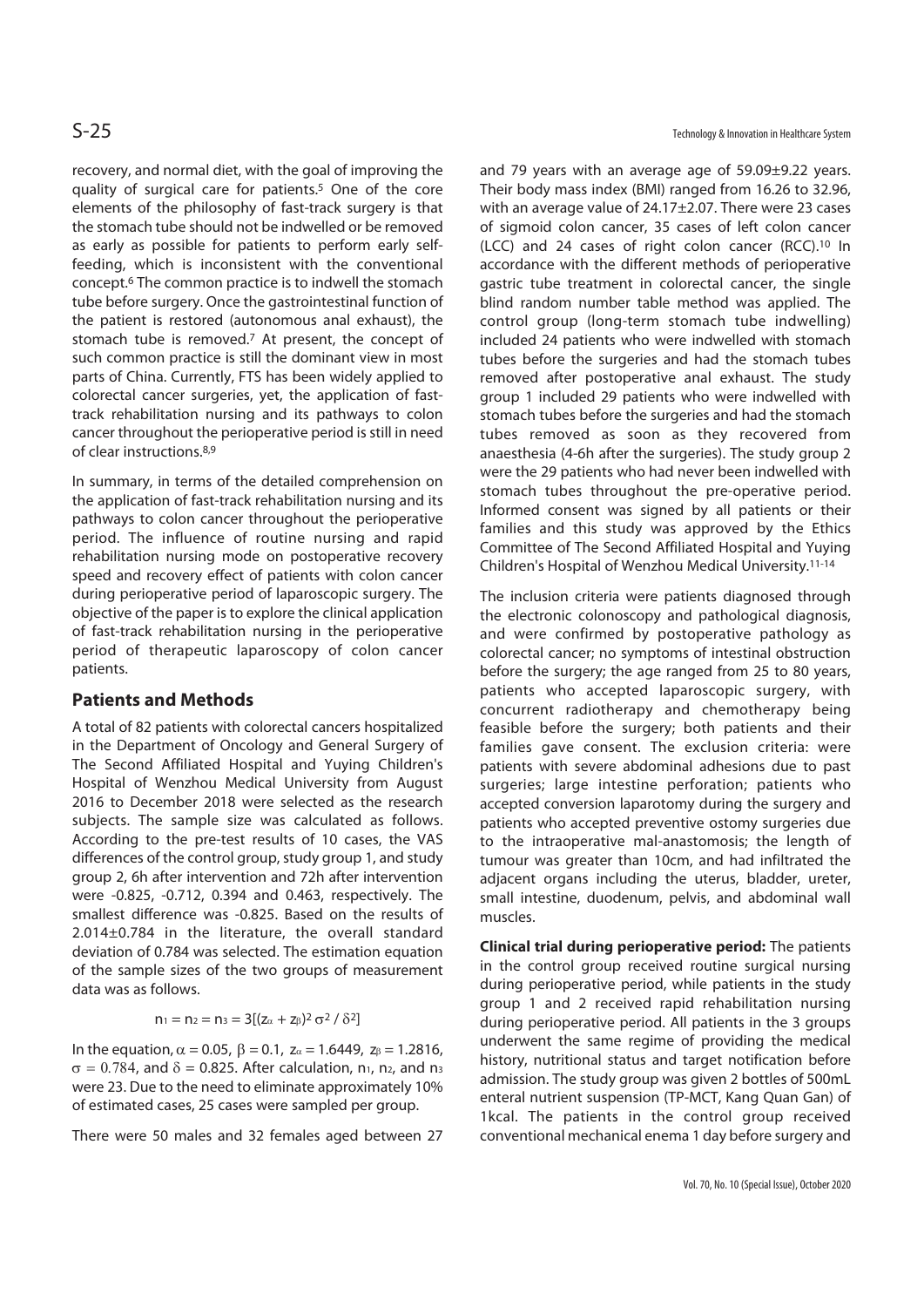gastric tube was indwelled. They began fasting 12h before surgery and water was forbidden for 4h before surgery. General anaesthesia was used during the operation and they could carry out appropriate activities on the hospital bed after the surgery. Analgesia pump was used to relieve pain and the patient's pain score was completed by the responsible nurse. One day after surgery, patients were allowed to sit up or move out of bed, but no water was allowed. Two days after surgery, the indwelling catheter was removed, and full liquid diet was given. Activity was increased 3-4 days after operation. The drainage tube was removed 5 to 6 days after surgery. The patient's pain score was completed by the responsible nurse.

In the study group, intestinal preparation was started at noon one day before surgery and oral administration of polyethylene glycol electrolyte was instituted at 1hour, 2hours and 5:00 am on the day of surgery. Diet was forbidden 6hours before the operation, and 500mL of 10% glucose solution was taken orally 2 hours before the operation. The gastric tube was not indwelling during the operation, and high epidural anaesthesia was combined with general anaesthesia. The appropriate activities could be carried out on the sickbed after the surgery, and pain medication was given in advance. Analgesic pump combined with parecoxib sodium was injected intramuscular for 3 days continuously after operation. The indwelling catheter was removed within 24 hours after the operation and sitting up or moving out of bed was allowed. No water intake was permitted, but at least 500mL 10% glucose solution was taken orally every day and the parecoxib sodium was used to relieve pain. Two days after the operation, the patients were allowed out of bed activity. There was no limitation to the amount of water, but at least 500mL of 10% glucose solution had be taken orally every day. Rice soup could be taken orally. Three or four days after surgery, the activity was increased. If there was a drainage tube, it was removed. Five to six days after surgery, patients who met the criteria were allowed to leave the hospital. The patient's pain score was completed by the responsible nurse.

For patients with anastomotic leakage, fasting, antiinfection, nutritional support, drainage tube irrigation, and even proximal ostomy of the transverse colon were applied. Patients with intestinal obstruction underwent fast fluid replacement, and nutritional support. The obstruction was removed through surgery according to the cause. Anti-infective treatment was applied to patients with pulmonary infections. Patients with cough and sore throat were treated with oral care and aerosol inhalation. Patients with nausea and emesis were given

antiemetic drugs as appropriate. Those with pulmonary aspiration underwent bronchoscopy and were prescribed phlegm drugs. If hypokalaemia or hyponatraemia was detected, replacement was done with sodium and potassium supplementation. If wound infection was present it was treated with local incision and drainage and enhanced dressing changes.

**Observation indicators of the perioperative period:** In the clinical applications, it was found that indwelling stomach tube would be very painful with many complications, as nausea, emesis, throat pain, cough, lung infection, gastrorrhagia, etc. The general information of the patients included gender, age, tumour location, and pathological stage. The gender and age of the patients were recorded in accordance with the objective indicators obtained when the patients were admitted to the hospital. The location of the tumour was determined according to the results of abdominal phase-3 enhanced computed tomography (CT). The histo-pathological stages of the tumour were determined in accordance with the intraoperative pathological results.

The observation indicators of patients were noted by responsible nurses on observation sheets and included, the period between the time they returned to the ward after surgery and the time of first off-bed activity. This included the time of first anal exhaust (the natural exhaust in non-sleep states) and the first fluid food intake. The off-bed activity  $\geq 10$ min was considered effective for the former and >20mL for the latter.

The visual analogue scale (VAS) was used for recording postoperative pain was scaled and the analgesia satisfaction was recorded at 6 hours, 12 hours, 24 hours, 48 hours, and 72 hours after the surgery. The pain satisfaction of the patients was assessed by pain control satisfaction questionnaires that surveyed the satisfaction of analgesia management after surgery. Each item was evaluated by a 0-10 numerical rating scale, 0 was not satisfactory and 10 was very satisfactory. The greater the number, the higher the satisfaction.

**Statistical analysis:** The database was built by Microsoft Excel and the statistical analysis was performed by the SPSS 20.0 statistics software. The count data were expressed in the form of N (%) and tested by the  $\chi^2$ method or the Fisher Exact Probability Test. The quantitative data in normal distribution were expressed in the form of x(-)±s while the group comparisons were tested by t. For quantitative data that did not conform to normal distribution, the group comparisons were tested by the rank sum. The differences of P<0.05 were considered statistically significant.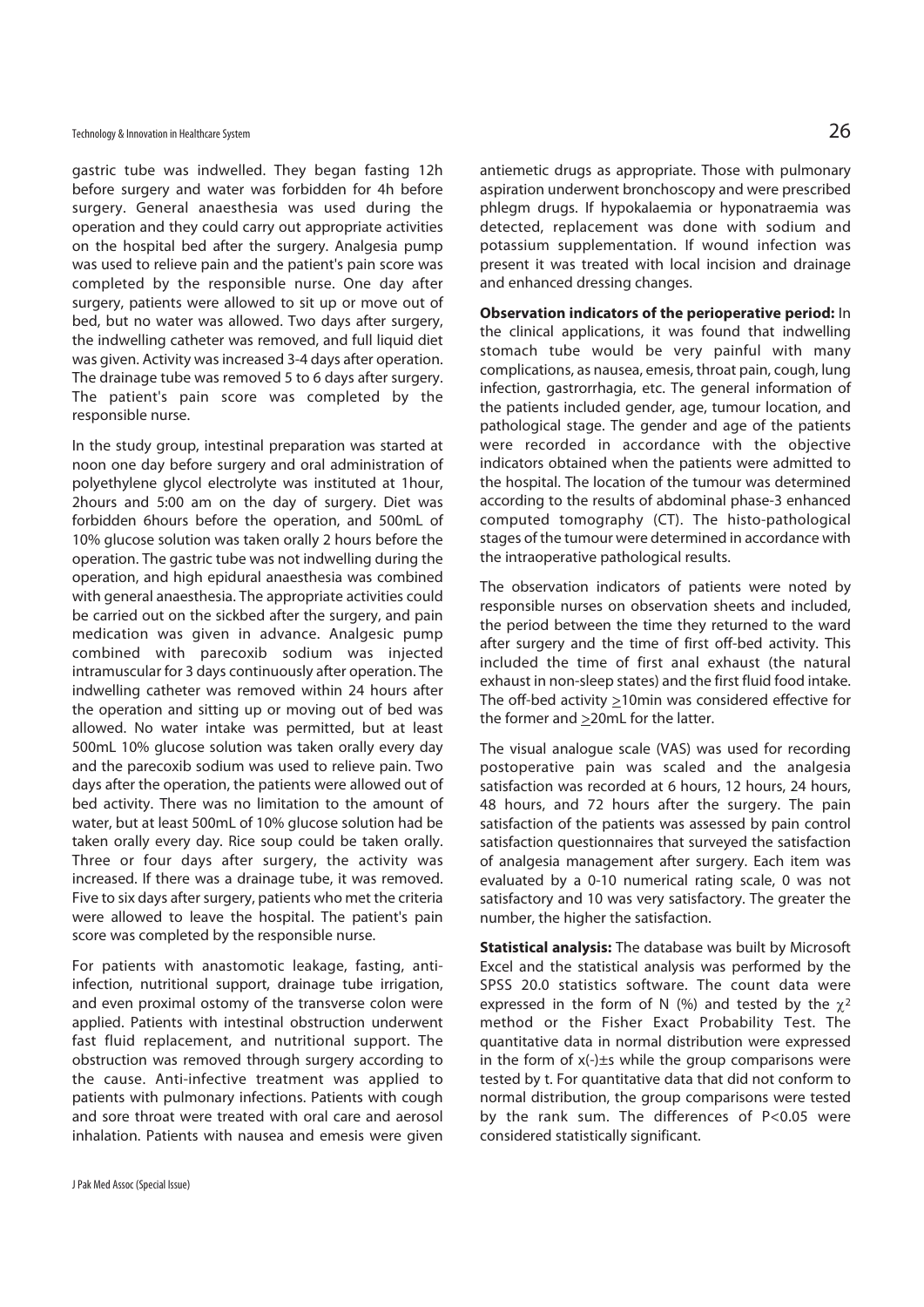# **Results**

60

40

### **Comparative analysis of basic information of patients:**

As can be seen from Table, the collection and analysis of data indicated no statistical difference between the basic information of patients in the study group 1, the study group 2 and the control group.

**Analysis of physical condition observation indicators of postoperative patients:** It could be inferred from Figure-1 that the statistical analysis was applied to the collected data to obtain the related histogram of observation indicators of the study groups and the control group. The comparison between the study group



First time out of bed(h) 20 ŋ  $\frac{1}{2}$ ż  $\mathbf{\dot{3}}$ ł ł. A group group B 50 First meal time (h) 40 30 # 20 10 0  $\mathbf i$ ż ż statistical significance)). group

**Figure-1:** The correlation histogram of postoperative physical condition observation indicators (1. The control group; 2. The study group 1; 3. The study group 2; A. The time of first off-bed activity; B. The time of first anal exhaust; C. The time of first food intake (# was the comparison with the control group, #P<0.05 indicated

**Table:** The comparison of basic information among the observation 1 group, the observation 2 group, and the control group.

| <b>Indicators observed</b> |                  | The study group 1 | The study group 2 | The control group | <b>P</b> Value |
|----------------------------|------------------|-------------------|-------------------|-------------------|----------------|
| Sex                        | Male             | 19 (65.51%)       | 17 (58.62%)       | 14 (58.33%)       | 0.798          |
|                            | Female           | 10 (34.48%)       | 12 (41.38%)       | 10 (41.67%)       |                |
| Age (years old)            | $59.02 \pm 8.21$ | $60.03 \pm 9.32$  | 59.98±4.51        | 0.092             |                |
| Position of the tumour     | Left             | 13 (44.83%)       | 12 (41.38%)       | 10 (41.67%)       |                |
|                            | Right            | 9(31.03%)         | 8 (27.59%)        | 7 (29.17%)        | 0.635          |
|                            | Sigmoid          | 7(24.14%)         | 9(31.03%)         | 7(29.17%)         |                |
| Neoplasm Staging           |                  | 13 (44.83%)       | 12 (41.38%)       | 10 (41.67%)       |                |
|                            | Ш                | 9(31.03%)         | 9(31.03%)         | 8 (33.33%)        | 0.139          |
|                            | Ш                | 7 (24.14%)        | 8 (27.59%)        | $6(25.00\%)$      |                |

# 27 Technology & Innovation in Healthcare System

#

ś

Vol. 70, No. 10 (Special Issue), October 2020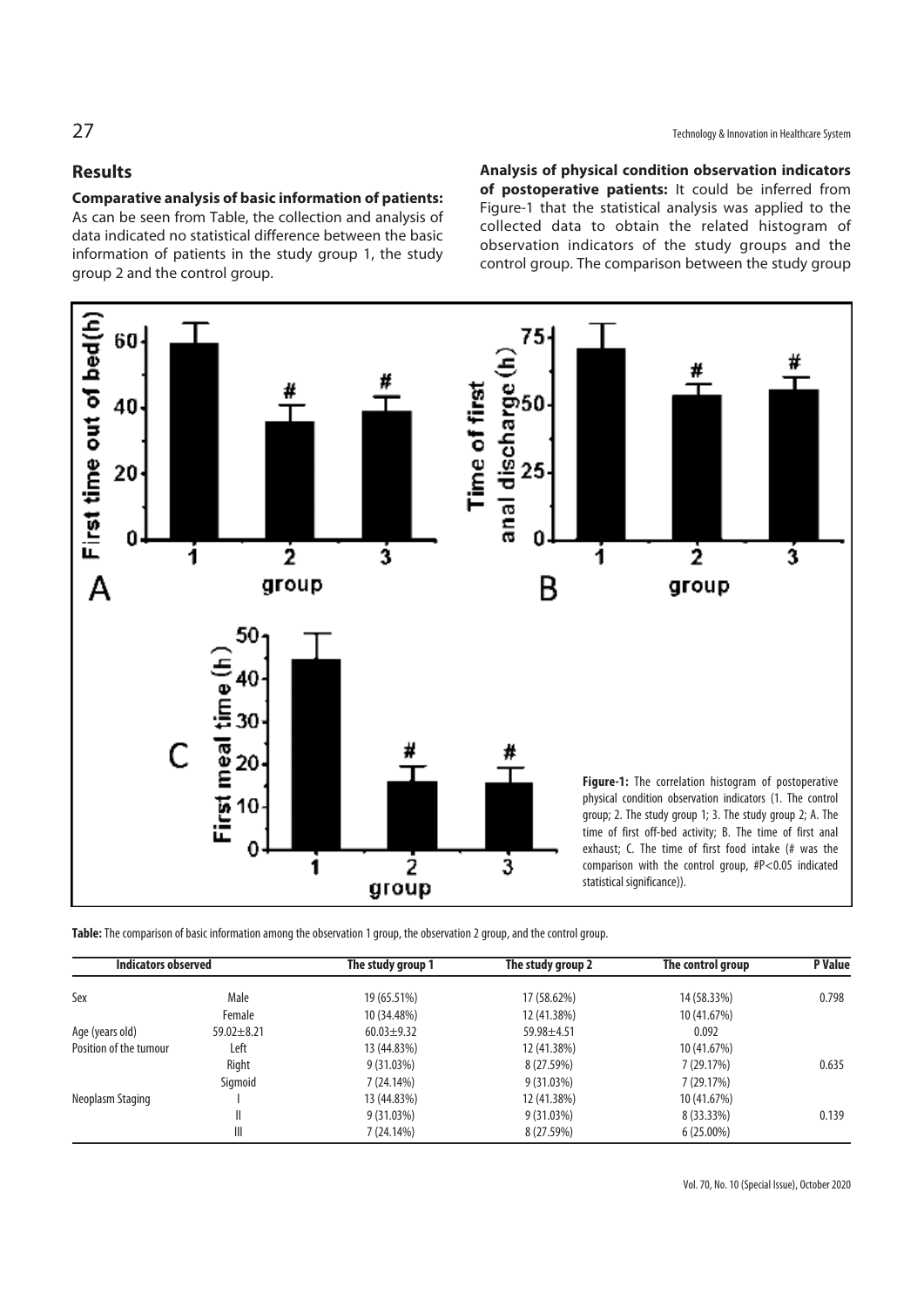

**Figure-2:** The histogram of the pain scale and pain satisfaction of the study groups and the control group (1. The control group; 2. The study group 1; 3. The study group 2; A. The pain scale; B. The pain satisfaction (# was the comparison with the control group, #P<0.05 indicated statistical significance)).

1 and the control group can be inferred in Figure-1A. Their time of first off-bed activity of patients (35.85±7.12h vs 59.76±7.43h) was statistically significant (P<0.05). Similarly, study group 2 also had a statistical difference (38.92±6.37h vs 59.76±7.43h) (P<0.05).

Figure-1B shows the time of the first anal exhaust of patients in both study groups to be significantly earlier compared to the control group. The time period for Group 1 was (53.89±8.57h vs 71.36±4.69h) (P<0.05) and for Group 2 (55.78±5.37h vs 71.36±4.69h) (P<0.05).

Figure-1C describes the time of first food intake after

returning to the ward. Both Study Groups 1 and 2 had better results compared to the control group. Group 1 showed (16.30±3.13h vs 44.90±3.65h) (P<0.05) whereas Group 2 showed (15.87±2.49h vs 44.90±3.65h) (P<0.05).

**Postoperative pain scale and pain satisfaction analysis:** The collected data was statistically analysed to obtain the histogram of the pain scale and pain satisfaction of the study groups and the control group, shown in Figure-2. Figure-2A revealed the pain scales of patients in the study group 1, recorded at 6h, 12h, 24h and 48h after the surgery were of statistical significance (P=0.001, P=0.001, P=0.001, P=0.008). The pain scales of patients in the study group 2 recorded at 6 hours, 12 hours, 24 hours and 48 hours after the surgery were also statistically significant (P=0.001, P=0.001, P=0.001, P=0.009). However, the pain scales of patients in both the study group 1 and 2 recorded at 72 hours after surgery indicated no statistical significance. By comparing the study groups and the control group in Figure-2B, the pain satisfaction of patients in both study groups 1 and 2 showed no statistical difference (P=0.499, P=0.349). Nevertheless, the satisfaction on pain control and pain relief of patients in both study groups showed statistical significance (P<0.05).

# **Discussion**

FTS has been widely applied in the clinical treatment of general surgery, orthopaedics and gynaecology. However, FTS is mainly a rehabilitation unit composed of surgeons, anaesthesiologists, responsible nurses and

other personnel. Through their cooperation and mutual assistance, the degree of stress response of patients in perioperative period is minimized, and it is beneficial to promote postoperative rehabilitation of patients.15,16 Relevant doctors and nurses should conduct psychological intervention in the perioperative period of patients, introduce the characteristics of diseases, prognosis and FTS process in detail for patients and help patients establish a positive treatment attitude. After surgery, patients should be guided to take appropriate exercise and food, and patients should be guided to actively cooperate with the nursing measures of various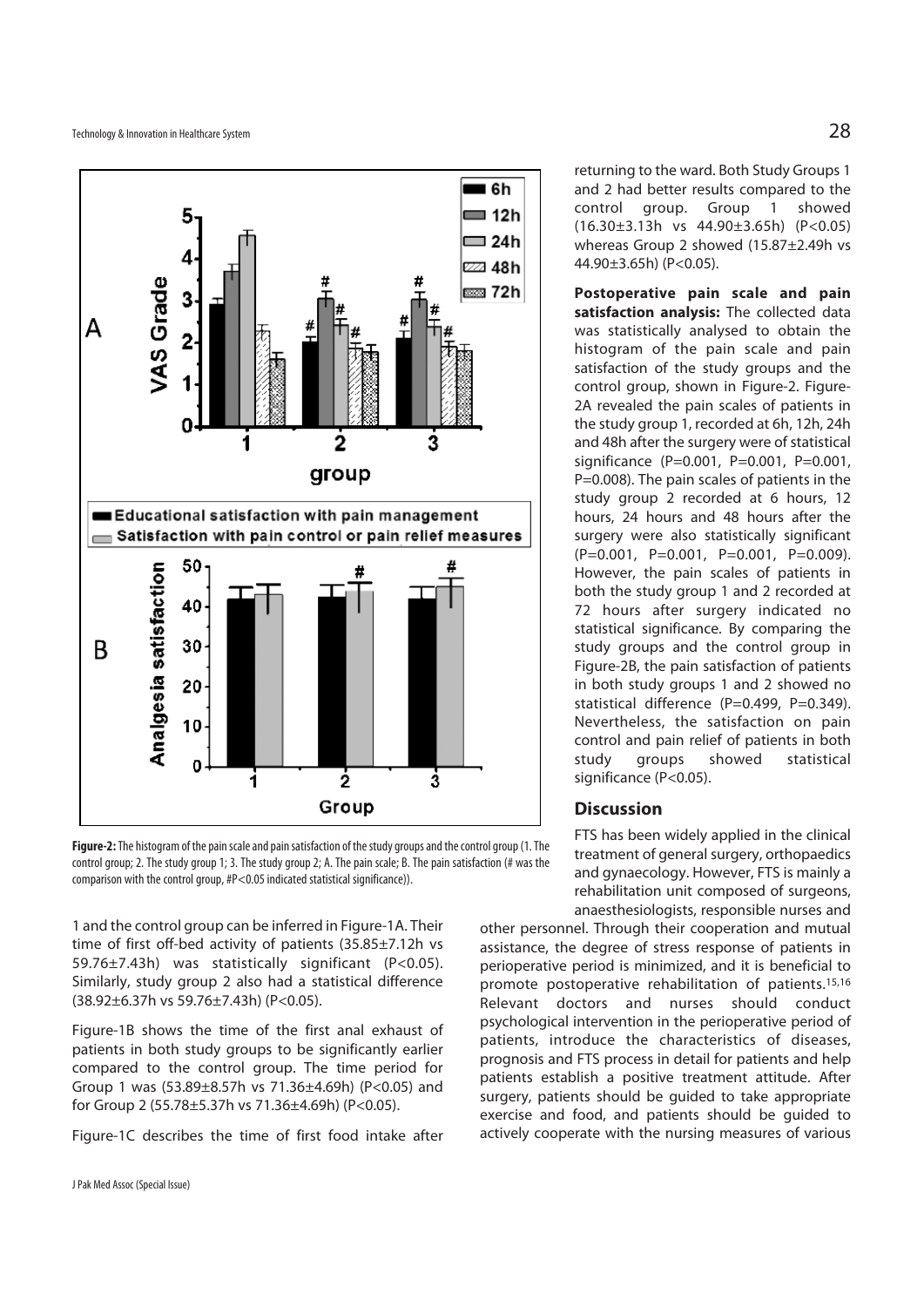treatments. Nursing is responsible for the health of patients and their compliance with daily life. Nursing is an extension of the arm of a health professional and a partner of care and support to help patients through active participation in the rehabilitation process. Nursing is responsible for the diagnosis, life interruption and rehabilitation of patients.17

The results of this study showed that there were significant differences in the first time of getting out of bed, the first time of anal exhaust and the first time of eating in the fast-recovery nursing group compared with the conventional nursing group (P<0.05). The colon cancer patients perioperative nursing required indwelling gastric tube and the traditional fast for the water. The existing research shows that preoperative gastrointestinal surgery without an indwelling gastric tube is safe and feasible.18 This was consistent with the results in this study that there was no significant difference in perioperative pain score between patients with or without gastric tube in the observation group. However, the use of traditional mechanical enema will destroy the balance of electrolyte and liquid in the body of patients, resulting in oedema of intestinal wall and prolonging the recovery time of intestinal peristaltic ability of patients after surgery.19 About 75% of colon cancer patients need to suffer from a large degree of pain after surgery, which can lead to increased heart rate, blood pressure and other complications, delaying the recovery of gastrointestinal function.20

While the traditional nursing group relied only on the pain relief according to patients' needs, the observation group provided multi-mode preventive analgesia measures. It was found that VAS scores of patients in the observation group at 6 hours, 12 hours, 24 hours and 48 hours after surgery were all lower than those in the control group. Moreover, the pain control and satisfaction with postoperative analgesia in the observation group were significantly higher than those in the control group. Traditional nursing uses tramadol and other drugs to relieve pain. Although the analgesic effect is strong, it will affect the gastrointestinal function of patients and is not conducive to recovery. Moreover, the administration mode is to give drugs as needed, which will increase the anxiety of patients.21 The prophylactic analgesic administration can eliminate the pain caused by surgical trauma and increase the comfort of patients.

Multimodal rehabilitation, including preoperative information, reducing surgical stress response, optimizing dynamic pain relief, early mobilization and oral nutrition, can reduce the length of stay, morbidity and rehabilitation of colorectal surgery. In addition, the results of rapid colon surgery showed that the lung, cardiovascular and muscle functions were improved and body components were preserved.<sup>22</sup> The concept of multi-mode perioperative period (fast track operation) can reduce the incidence of general complications after selective colectomy, promote rehabilitation, and shorten the postoperative hospital stay. Some obstacles must be overcome when introducing this new clinical pathway.23

#### **Conclusion**

The paper has explored the clinical application of fasttrack rehabilitation nursing in the perioperative period of therapeutic laparoscopy of colon cancer patients. As a new surgical nursing mode, fast-track surgery mode has achieved remarkable results in the perioperative application of colon cancer patients. The colon cancer patients were taken as the research object and the patients were divided for traditional routine nursing and rapid rehabilitation nursing during the perioperative period. The results showed that the implementation of rapid rehabilitation nursing can promote the early movement, early anal exhaust, and early eating. In addition, the implementation of rapid rehabilitation nursing can reduce the degree of postoperative pain, increase the satisfaction of postoperative analgesia and accelerate the recovery of patients.

**Disclaimer:** I hereby declare that this research paper is my own and autonomous work. All sources and aids used have been indicated as such. All texts either quoted directly or paraphrased have been indicated by in-text citations. Full bibliographic details are given in the reference list which also contains internet sources. This work has not been submitted to any other journal for consideration.

**Conflict of Interest:** We declare that all contributing authors of this paper have no conflict of interest and all have contributed equally to this research work.

**Source of Funding:** This work was supported by contributing authors' University through internal research grant Heilongjiang Provincial Health and Health Commission.

#### **References**

- 1. Wang J, Ren LJ, Chen XL, Ma L, Chen BJ, Ran SJ, et al. Quick rehabilitation nursing improves the recovery of colon cancer patients after laparoscopy. J Biol Regul Homeost Agents 2017;31:1073-79.
- 2. Padgett LS, Asher A, Cheville A. The Intersection of Rehabilitation and Palliative Care: Patients With Advanced Cancer in the Inpatient Rehabilitation Setting. Rehabil Nurs 2018;43:219-28. doi: 10.1097/rnj.0000000000000171.
- 3. Stout NL, Alfano CM, Belter CW, Nitkin R, Cernich A, Lohmann